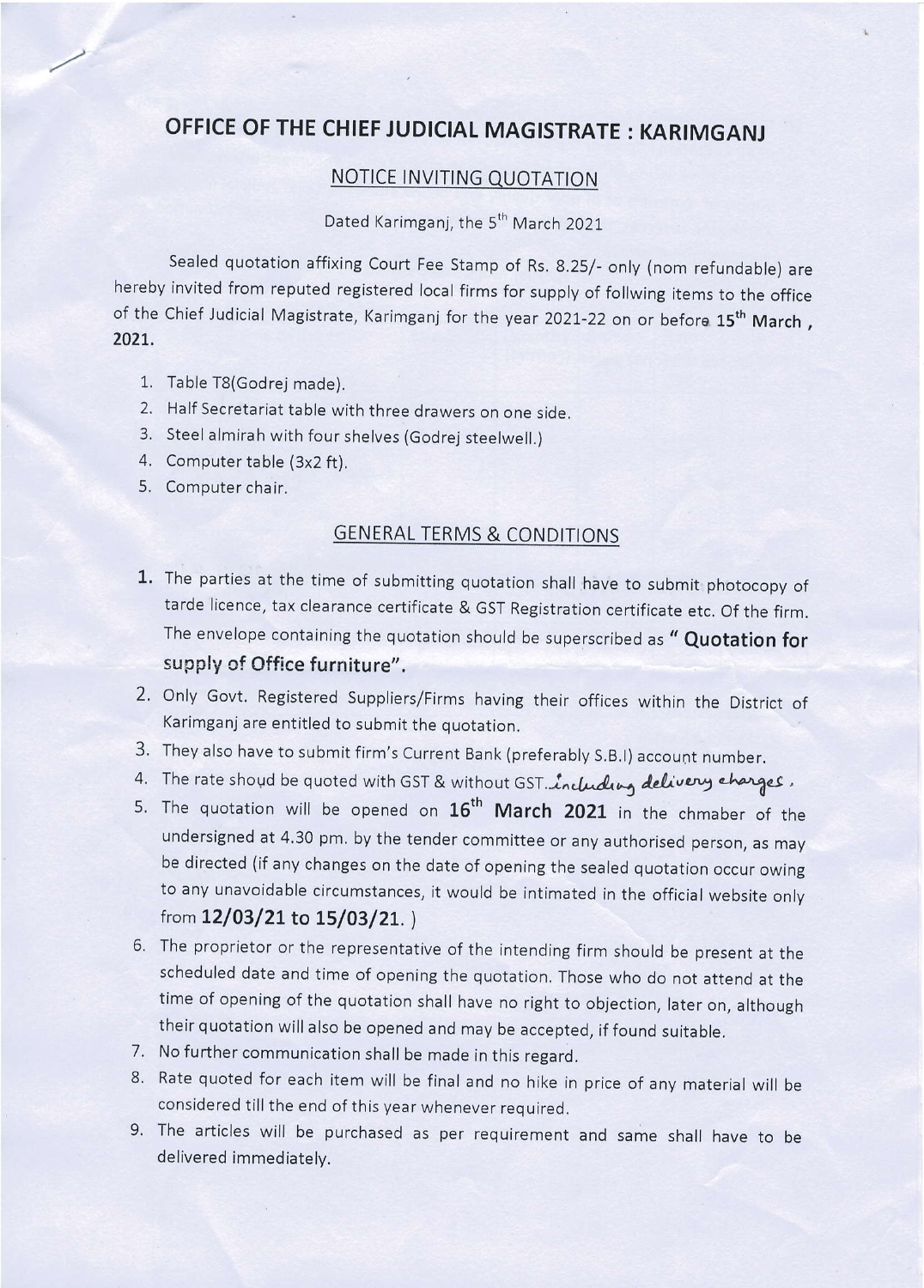- 10. The Chief Judicial Magistrate, Karimganj reserves the right not to accept or reject anv or all quotation in part or full and shall not be bound to accept the lowest price.
- 11. In case of violation of terms and condition of quotation document or unsatisfactory supply of materials or of poor quality and below standard, Chief Judicial Magistrate, Karimganj reserves the right to terminate the contract by giving intimation to supplier immediately.
- supplier immediately.<br>12. The decision of the Chief Judicial Magistrate, Karimganj in all respect shall be final and binding.

Enclosed: 01 (one) pages. [Format]

Chief Judicial Magistrate Chiefkatimeanni

Ł

Date:  $\sigma_{\text{S}}$ , 3, 21

 $Memo No. K3MR/2021/409 - 11$ 

Copy to:

 $\Lambda$ . The System Officer, Karimganj. He shall upload the same in the official website.

- 2. Notice board.
- 3. Office copy.

Chief Judicial Magistrate